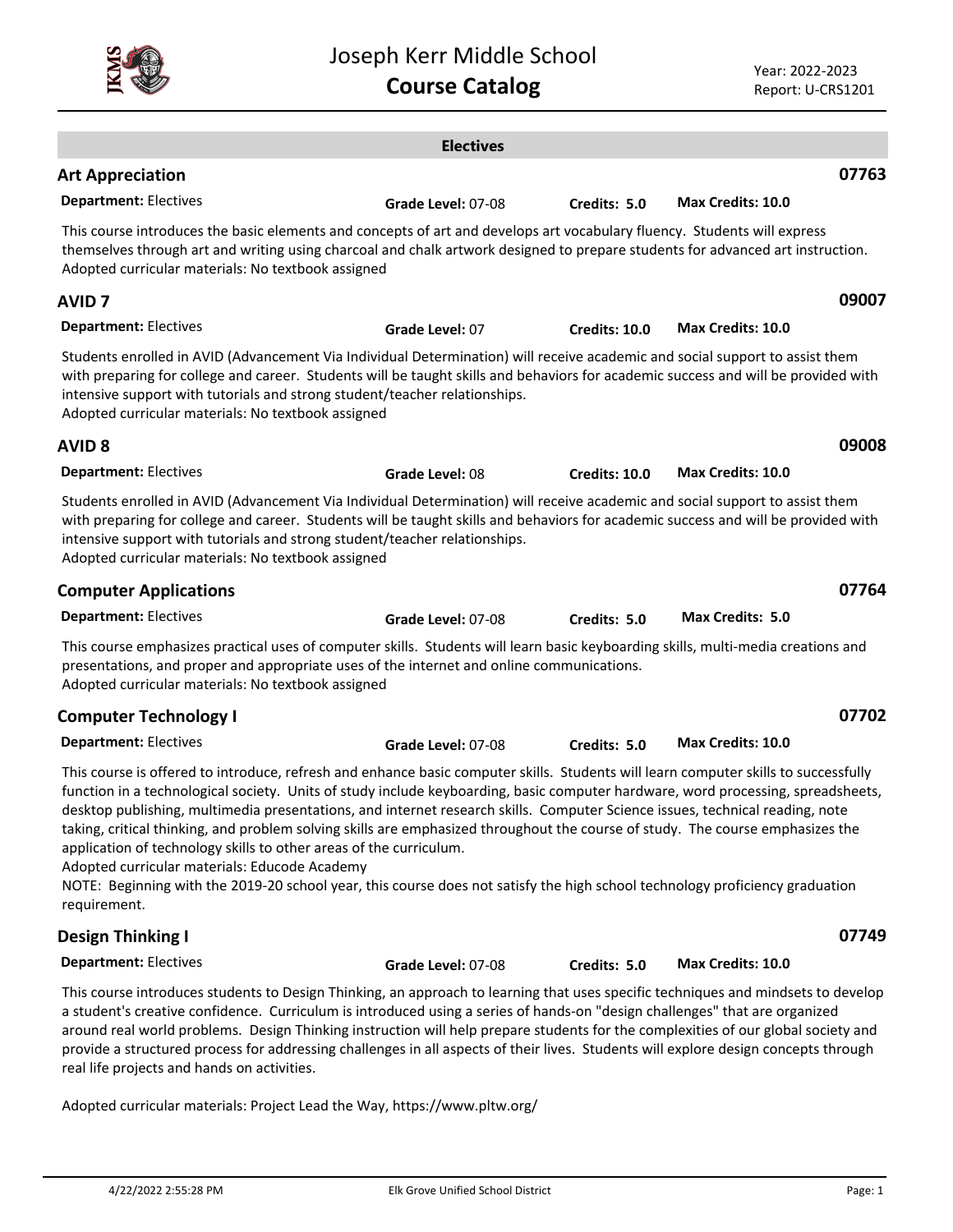| <b>Digital Media</b>                                                                                                                                                                                                                                                                                                                                                                                                                                                                                                                                                                                                                                                                                                                                                                                          |                    |              |                   | 07751 |
|---------------------------------------------------------------------------------------------------------------------------------------------------------------------------------------------------------------------------------------------------------------------------------------------------------------------------------------------------------------------------------------------------------------------------------------------------------------------------------------------------------------------------------------------------------------------------------------------------------------------------------------------------------------------------------------------------------------------------------------------------------------------------------------------------------------|--------------------|--------------|-------------------|-------|
| <b>Department: Electives</b>                                                                                                                                                                                                                                                                                                                                                                                                                                                                                                                                                                                                                                                                                                                                                                                  | Grade Level: 07-08 | Credits: 5.0 | Max Credits: 10.0 |       |
| This course is designed for students who are interested in planning and leading PR and marketing campaigns that support lunch<br>time activities, clubs, sports, schoolwide activities and student recognition programs. Students will use social media and a variety<br>of digital tools to educate and support the school's activities.<br>Adopted curricular materials: No textbook assigned                                                                                                                                                                                                                                                                                                                                                                                                               |                    |              |                   |       |
| <b>Music Appreciation I</b>                                                                                                                                                                                                                                                                                                                                                                                                                                                                                                                                                                                                                                                                                                                                                                                   |                    |              |                   | 07766 |
| <b>Department: Electives</b>                                                                                                                                                                                                                                                                                                                                                                                                                                                                                                                                                                                                                                                                                                                                                                                  | Grade Level: 07-08 | Credits: 5.0 | Max Credits: 10.0 |       |
| This course is designed to provide familiarity with musical concepts, history, and performance. Each unit will target a specific area<br>of musical knowledge with a combination of study, collaborative activities, and hands-on exercises. Units of study include: the<br>families of instruments (including the countries of origin and the traditional uses of the instruments), styles of music from<br>different time periods and cultures, such as: Renaissance, Baroque, Classical, Romantic, 20th Century Jazz and Rock and<br>contemporary forms. Students will learn to read music by playing percussion instruments and singing in two and three part<br>arrangements.<br>Adopted curricular materials: No textbook assigned                                                                      |                    |              |                   |       |
| <b>Peer Tutor</b>                                                                                                                                                                                                                                                                                                                                                                                                                                                                                                                                                                                                                                                                                                                                                                                             |                    |              |                   | 07708 |
| <b>Department: Electives</b>                                                                                                                                                                                                                                                                                                                                                                                                                                                                                                                                                                                                                                                                                                                                                                                  | Grade Level: 07-08 | Credits: 5.0 | Max Credits: 10.0 |       |
| This course is designed for students to learn how to effectively work with small groups of students in a variety of content areas.<br>An emphasis will be placed on employing inquiry strategies in peer tutoring groups.<br>Adopted curricular materials: No textbook assigned                                                                                                                                                                                                                                                                                                                                                                                                                                                                                                                               |                    |              |                   |       |
| <b>Pre-Engineering</b>                                                                                                                                                                                                                                                                                                                                                                                                                                                                                                                                                                                                                                                                                                                                                                                        |                    |              |                   | 07724 |
| <b>Department: Electives</b>                                                                                                                                                                                                                                                                                                                                                                                                                                                                                                                                                                                                                                                                                                                                                                                  | Grade Level: 07-08 | Credits: 5.0 | Max Credits: 10.0 |       |
| This course provides students with the opportunity to recognize the value of an engineering notebook to document and capture<br>their ideas. Students are introduced to and use the design process to solve problems and understand the influence that creative<br>and innovative design has on everyday life. Students use 3D modeling software to create a virtual image of their designs and<br>produce a portfolio to showcase their creative solutions.<br>Adopted curricular materials: No textbook assigned                                                                                                                                                                                                                                                                                            |                    |              |                   |       |
| <b>Student Assistant</b>                                                                                                                                                                                                                                                                                                                                                                                                                                                                                                                                                                                                                                                                                                                                                                                      |                    |              |                   | 07711 |
| <b>Department: Electives</b>                                                                                                                                                                                                                                                                                                                                                                                                                                                                                                                                                                                                                                                                                                                                                                                  | Grade Level: 07-08 | Credits: 5.0 | Max Credits: 10.0 |       |
| This course introduces students to the various tasks associated with assisting a teacher with various tasks or school office<br>personnel with the day-to-day operations of the school office. Under the supervision of school personnel, students will learn a<br>wide range of practices to support classroom teachers or general office practices and functions to assist the school that may<br>include answering phones, operating equipment, assisting with new student orientation, and giving campus tours. Student<br>Assistants may be assigned to teachers, counselors, librarians, or office staff with providing vital service to the school campus. An<br>application process may be required for enrollment in this course. Check with your school counselor to inquire about<br>requirements. |                    |              |                   |       |

Adopted curricular materials: No textbook assigned



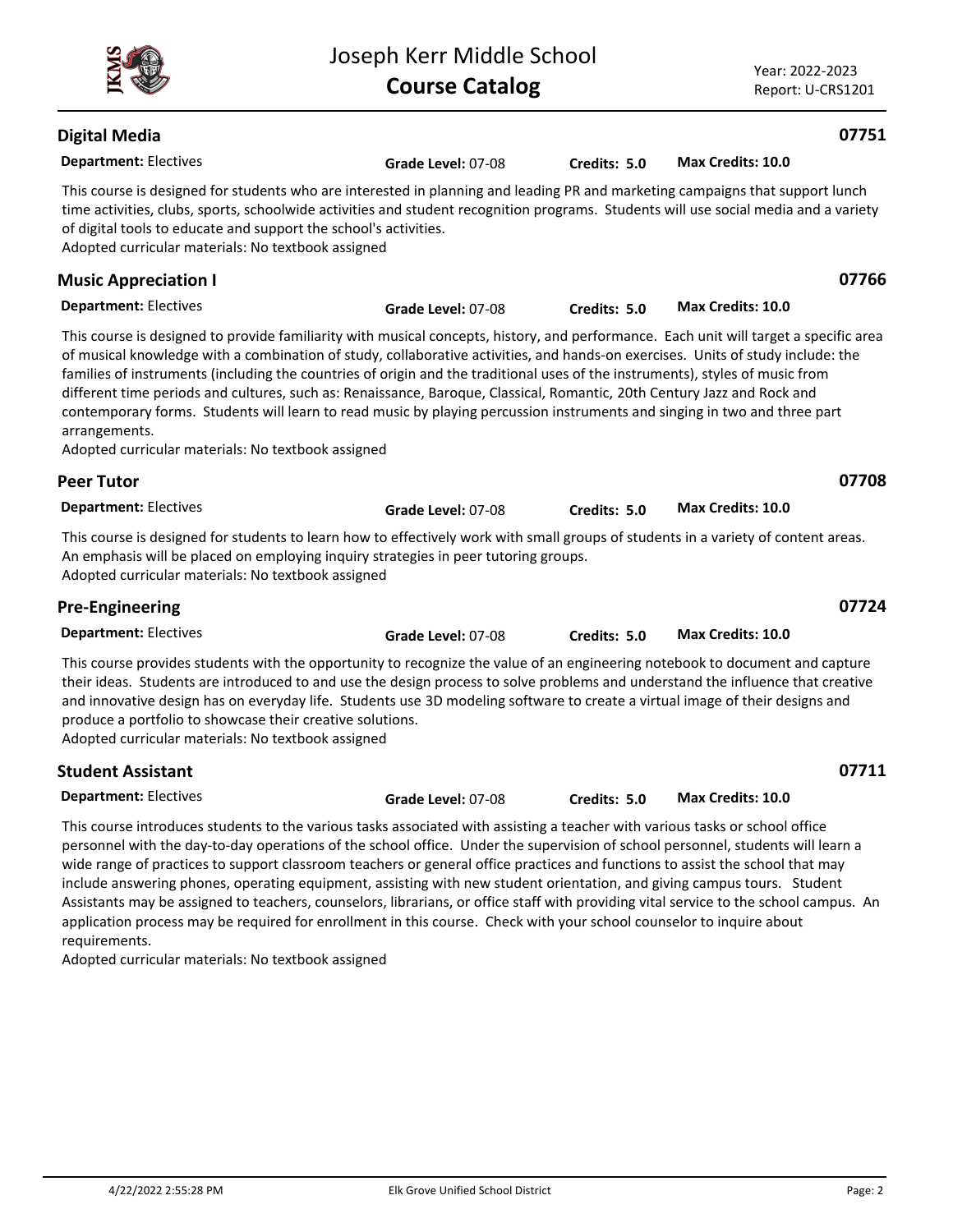Joseph Kerr Middle School

**Department:** Electives

Yearbook is an elective course designed to teach students the fundamental principles used to prepare, create, proof, and distribute a middle school yearbook while participating in leadership roles and activities. Key skills for creating the yearbook include layout and design, photography, interviewing, and writing with clear purpose and audience in mind. Yearbook can be both a fun and exciting experience in which students realize their creative potential. Adopted curricular materials: No textbook assigned

**Grade Level:** 07-08 **Credits: 10.0 Max Credits: 20.0**

Year: 2022-2023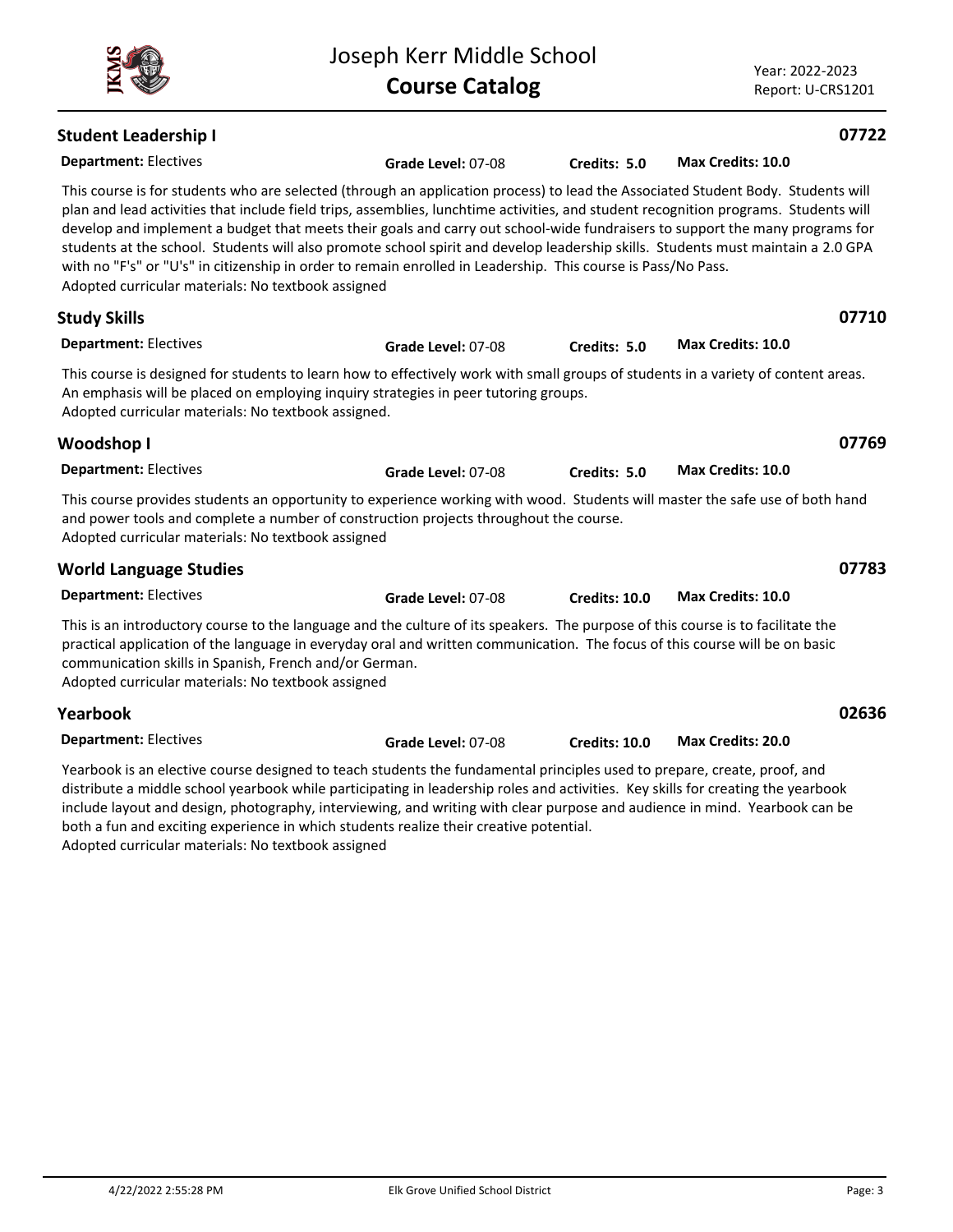

#### **English Department:** English **02709** This English elective course is designed to build language, improve literacy skills, and expand content knowledge for Long-Term English Learners (LTEL) and struggling Redesignated English learner students. The areas of emphasis are language development, academic vocabulary acquisition, and the development of written skills. Thematic units ensure that students make connections to science, math, and social studies core content areas. Instruction includes student-centered activities that are culturally and linguistically responsive while simultaneously teaching students effective reading strategies. Students engage in lessons with culminating writing and oral projects for teaching listening, speaking, reading, and writing required to equip today's English Learner with communicative confidence. Pre-requisite(s): Placement by site's EL team Adopted curricular materials: English 3D Course B, Volume 1 **Academic Writing for Success Grade Level:** 07-08 **Credits: 10.0 Max Credits: 10.0 Department:** English **02712** This English elective course is designed to build language, improve literacy skills, and expand content knowledge for long-term English Learners and struggling re-designated students. The academic areas of emphasis in this course are language development, academic vocabulary acquisition, and the development of written language skills. Thematic units ensure that students make connections to science, math, and social studies core content areas. Instruction includes student-centered activities that are culturally and linguistically responsive while simultaneously teaching students effective reading strategies. Students engage in lessons with culminating writing and oral projects which are supported by the use of research-based best practices. Pre-requisite: Placement by site's English Learner (EL) team based on multiple data points and assessments. **Advanced Academic Writing for Success Grade Level:** 07-08 **Credits: 10.0 Max Credits: 10.0**

Co-requisite: 7th or 8th grader who is either a LTEL or Struggling RF Adopted curricular materials: English 3D, Course B, Volume II

## **EL English Intensive, MS Course II**

**02703**

**Department:** English

This course provides English Learners with the next level of skills in reading, writing, speaking, and listening via a rigorous and rich academic curriculum that continues to move students to grade-level performance. While students who begin in this course have more language proficiency, they need intensive work to build academic vocabulary and language, build fluency with more complex texts, and develop skill in comprehension, literary analysis, and writing. This course builds language and literacy proficiency with robust instruction, accessible instructional level text, close reading of grade level text, and multiple short and indepth integrated reading and writing opportunities.

Prerequisite: Initial identification should be determined by multiple measures (CELDT, CST, SBAC, MYPAS, primary language proficiency, etc.); however, the program placement assessment should be used to determine specific course placement. Adopted Curricular Materials: Inside Level A, National Geographic Learning/Cengage Learning

## **EL English Intensive, MS Course III**

**Department:** English

**Grade Level:** 07-08 **Credits: 10.0 Max Credits: 10.0**

**Grade Level:** 07-08 **Credits: 10.0 Max Credits: 10.0**

**02704**

This course provides English Learners with the next level of skills in reading, writing, speaking, and listening via a rigorous and rich academic curriculum that continues to move students to grade-level performance. While students who begin in this course have more language proficiency, they need intensive work to build academic vocabulary and language, build fluency with more complex texts, and develop skill in comprehension, literary analysis, and writing. This course builds language and literacy proficiency with robust instruction, accessible instructional level text, close reading of grade level text, and multiple short and in-

depth integrated reading and writing opportunities. This course meets CSU and UC a-g requirements if it is the first high school intensive English course taken by a student.

Adopted Curricular Materials: Inside Level B, National Geographic Learning/Cengage Learning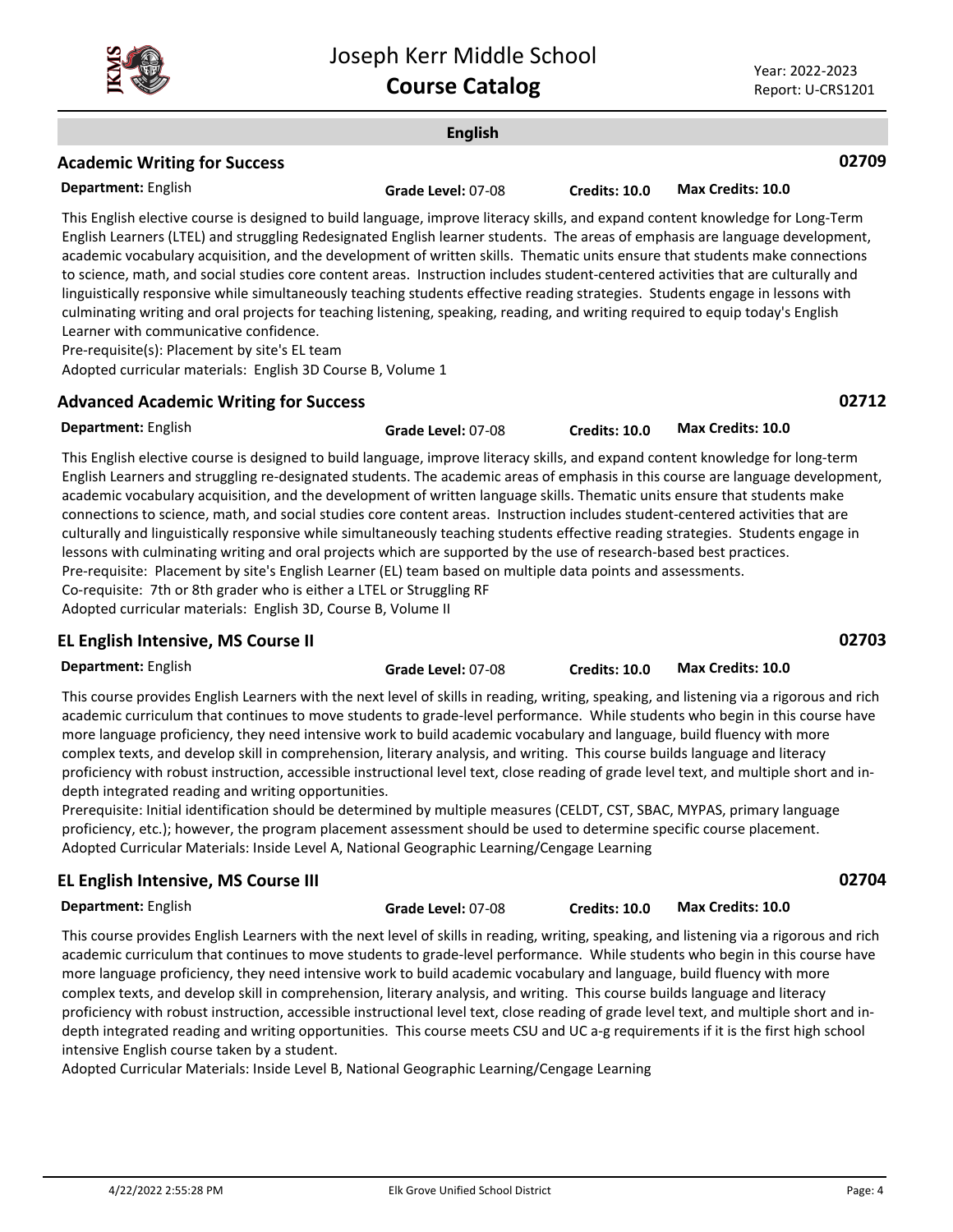Year: 2022-2023 Report: U-CRS1201

# **ELA Literacy 7-8**

| <b>ELA Literacy 7-8</b>                                                                                                                                                                                                                                                                                                                                                                                                                                                                                                                                                                                                                                                                                                                                                                                                                                                                                                                                                                                                                                                           |                    |               |                   | 02451 |
|-----------------------------------------------------------------------------------------------------------------------------------------------------------------------------------------------------------------------------------------------------------------------------------------------------------------------------------------------------------------------------------------------------------------------------------------------------------------------------------------------------------------------------------------------------------------------------------------------------------------------------------------------------------------------------------------------------------------------------------------------------------------------------------------------------------------------------------------------------------------------------------------------------------------------------------------------------------------------------------------------------------------------------------------------------------------------------------|--------------------|---------------|-------------------|-------|
| Department: English                                                                                                                                                                                                                                                                                                                                                                                                                                                                                                                                                                                                                                                                                                                                                                                                                                                                                                                                                                                                                                                               | Grade Level: 07-08 | Credits: 10.0 | Max Credits: 20.0 |       |
| This course is an intensive intervention class designed for students who have a multi-year trend of being more than two years<br>below grade level in reading and writing and who have demonstrated eligibility for the course based on targeted assessments.<br>The goal of ELA Literacy is to accelerate student learning for the purpose of being able to exit the course and to be successful with<br>grade-level ELA and literacy standards in all content areas. This class provides students with opportunities to remediate<br>foundational literacy skills via an engaging technology component that addresses a student's individual needs and learning pace.<br>Additionally, whole class and small group instruction are provided in a scaffolded manner anchored in the ELA Common Core<br>State Standards. This course earns English credit.<br>Pre-requisite(s): Placement by site's intervention team based on identified district data points and assessments<br>Adopted Curricular Material: Language! Live (California edition), Voyager Sopris Learning, Inc. |                    |               |                   |       |
| English 7                                                                                                                                                                                                                                                                                                                                                                                                                                                                                                                                                                                                                                                                                                                                                                                                                                                                                                                                                                                                                                                                         |                    |               |                   | 02400 |
| Department: English                                                                                                                                                                                                                                                                                                                                                                                                                                                                                                                                                                                                                                                                                                                                                                                                                                                                                                                                                                                                                                                               | Grade Level: 07    | Credits: 10.0 | Max Credits: 10.0 |       |
| This course is designed to address California's 7th grade Common Core State Standards for English Language Arts. The individual<br>performance standards at these grade levels define competencies for 7th grade and will gauge the degree to which a student has<br>met the overall content standards. Instruction will attend to the skills and concepts necessary for mastery of reading<br>informational and literary text, writing, speaking and listening; and language.<br>Adopted curricular materials: CA StudySync 7, McGraw-Hill Education                                                                                                                                                                                                                                                                                                                                                                                                                                                                                                                             |                    |               |                   |       |
| <b>English 7 Honors</b>                                                                                                                                                                                                                                                                                                                                                                                                                                                                                                                                                                                                                                                                                                                                                                                                                                                                                                                                                                                                                                                           |                    |               |                   | 02430 |
| Department: English                                                                                                                                                                                                                                                                                                                                                                                                                                                                                                                                                                                                                                                                                                                                                                                                                                                                                                                                                                                                                                                               | Grade Level: 07    | Credits: 10.0 | Max Credits: 10.0 |       |
| This course will provide students with a rigorous curriculum that teaches to the same standards as the English 7 course. At the<br>honors level, however, extended learning activities move at an accelerated pace with a more concentrated focus on complex<br>texts.<br>Adopted curricular materials: CA StudySync 7, McGraw-Hill Education                                                                                                                                                                                                                                                                                                                                                                                                                                                                                                                                                                                                                                                                                                                                     |                    |               |                   |       |
| English 8                                                                                                                                                                                                                                                                                                                                                                                                                                                                                                                                                                                                                                                                                                                                                                                                                                                                                                                                                                                                                                                                         |                    |               |                   | 02500 |
| Department: English                                                                                                                                                                                                                                                                                                                                                                                                                                                                                                                                                                                                                                                                                                                                                                                                                                                                                                                                                                                                                                                               | Grade Level: 08    | Credits: 10.0 | Max Credits: 10.0 |       |
| This course is designed to address California's 8th grade Common Core State Standards for English Language Arts. The individual<br>performance standards at these grade levels define competencies for 8th grade and will gauge the degree to which a student has<br>met the overall content standards. Instruction will attend to the skills and concepts necessary for mastery of reading<br>informational and literary text, writing, speaking and listening; and language.<br>Adopted curricular materials: CA StudySync 8, McGraw-Hill Education and Refugee, Scholastic Inc.                                                                                                                                                                                                                                                                                                                                                                                                                                                                                                |                    |               |                   |       |
| <b>English 8 Honors</b>                                                                                                                                                                                                                                                                                                                                                                                                                                                                                                                                                                                                                                                                                                                                                                                                                                                                                                                                                                                                                                                           |                    |               |                   | 02530 |
| Department: English                                                                                                                                                                                                                                                                                                                                                                                                                                                                                                                                                                                                                                                                                                                                                                                                                                                                                                                                                                                                                                                               | Grade Level: 08    | Credits: 10.0 | Max Credits: 10.0 |       |
| This course provides students with a challenging curriculum that teaches to the same standards as the English 8 course. At the<br>honors level the curriculum moves at an accelerated pace with a more concentrated focus on complex texts.<br>Adopted curricular materials: CA StudySync 8, McGraw-Hill Education                                                                                                                                                                                                                                                                                                                                                                                                                                                                                                                                                                                                                                                                                                                                                                |                    |               |                   |       |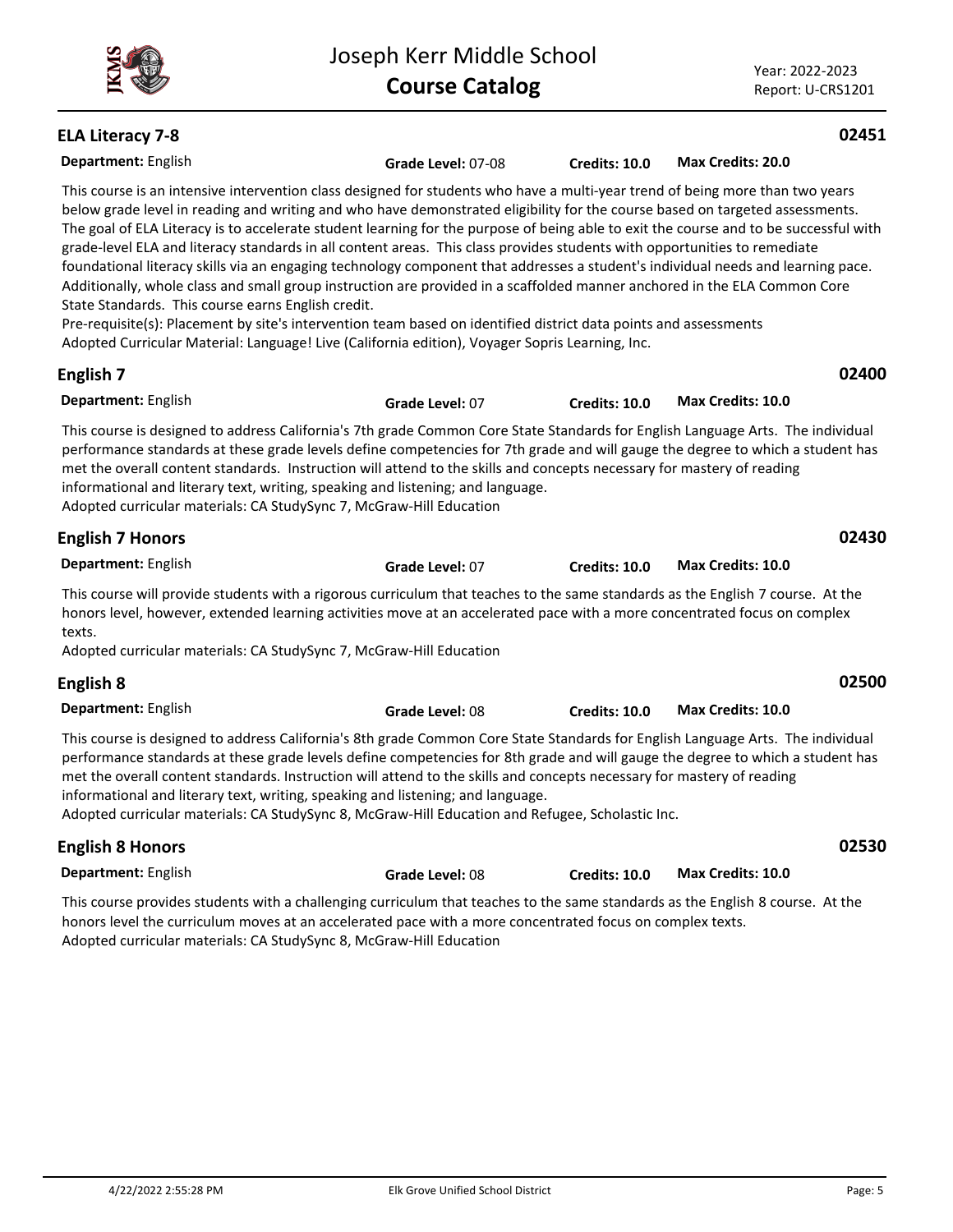|                                                                                                                                                                                                                                                                                                                                                                                                                                                                                                                                                                                                                                                               | Joseph Kerr Middle School<br><b>Course Catalog</b> |                      |                          | Year: 2022-2023<br>Report: U-CRS1201 |
|---------------------------------------------------------------------------------------------------------------------------------------------------------------------------------------------------------------------------------------------------------------------------------------------------------------------------------------------------------------------------------------------------------------------------------------------------------------------------------------------------------------------------------------------------------------------------------------------------------------------------------------------------------------|----------------------------------------------------|----------------------|--------------------------|--------------------------------------|
|                                                                                                                                                                                                                                                                                                                                                                                                                                                                                                                                                                                                                                                               | <b>History/Social Science</b>                      |                      |                          |                                      |
| <b>Social Science 7</b>                                                                                                                                                                                                                                                                                                                                                                                                                                                                                                                                                                                                                                       |                                                    |                      |                          | 01510                                |
| Department: History/Social Science                                                                                                                                                                                                                                                                                                                                                                                                                                                                                                                                                                                                                            | Grade Level: 07                                    | Credits: 10.0        | <b>Max Credits: 10.0</b> |                                      |
| This course will introduce students to world cultures and geography. All units will be taught within a structured format to present<br>the essential elements of government, religion, economics, achievements, and geography. Students will examine the social,<br>cultural and technological changes during the period of 500 - 1789 A.D. Thematic units will drive the curriculum and will guide<br>students through the acquisition of the lifelong skills of reading, writing, technology, research, and oral communication.<br>Adopted curricular materials: World History & Geography: Medieval to Early Modern Times, McGraw Hill                     |                                                    |                      |                          |                                      |
| <b>Social Science 7 Honors</b>                                                                                                                                                                                                                                                                                                                                                                                                                                                                                                                                                                                                                                |                                                    |                      |                          | 01520                                |
| Department: History/Social Science                                                                                                                                                                                                                                                                                                                                                                                                                                                                                                                                                                                                                            | Grade Level: 07                                    | <b>Credits: 10.0</b> | <b>Max Credits: 10.0</b> |                                      |
| In this course, students will study the same standards as in the Social Science 7 course. At the honors level, the increased<br>academic rigor of the course is based on additional reading and writing assignments. These extended learning activities will<br>require students to utilize skills in critical analysis, synthesis, evaluation, and problem solving. Honors students must have the<br>motivation to accelerate through standards and handle a more rigorous pace when learning.<br>Adopted curricular materials: World History & Geography: Medieval to Early Modern Times, McGraw Hill                                                       |                                                    |                      |                          |                                      |
| <b>Social Science 8</b>                                                                                                                                                                                                                                                                                                                                                                                                                                                                                                                                                                                                                                       |                                                    |                      |                          | 01550                                |
| <b>Department: History/Social Science</b>                                                                                                                                                                                                                                                                                                                                                                                                                                                                                                                                                                                                                     | Grade Level: 08                                    | <b>Credits: 10.0</b> | <b>Max Credits: 10.0</b> |                                      |
| In this course students will study United States history from 1600 to 1920, concentrating on the critical events from the framing of<br>the Constitution to World War I. Students will examine the social, cultural, political, and technological changes during this time in<br>American history. The in-depth investigation of historical events and periods, the fostering of multicultural awareness, and the<br>recognition of ethical, civic, and democratic values present in American history represent the major aspects of this course.<br>Adopted curricular materials: United States History & Geography: Growth & Conflict, McGraw Hill          |                                                    |                      |                          |                                      |
| <b>Social Science 8 Honors</b>                                                                                                                                                                                                                                                                                                                                                                                                                                                                                                                                                                                                                                |                                                    |                      |                          | 01560                                |
| Department: History/Social Science                                                                                                                                                                                                                                                                                                                                                                                                                                                                                                                                                                                                                            | Grade Level: 08                                    | <b>Credits: 10.0</b> | Max Credits: 10.0        |                                      |
| In this course students will study the same standards as in the Social Science 8 course; however, at the honors level, the increased<br>academic rigor of the course is based on additional enrichment activities, reading, and writing assignments. The extended learning<br>activities require students to increase their use of critical thinking styles to include analysis, synthesis, evaluation, and problem<br>solving. Honors students must have the motivation to accelerate through standards and handle a more rigorous pace when<br>learning.<br>Adopted curricular materials: United States History & Geography: Growth & Conflict, McGraw Hill |                                                    |                      |                          |                                      |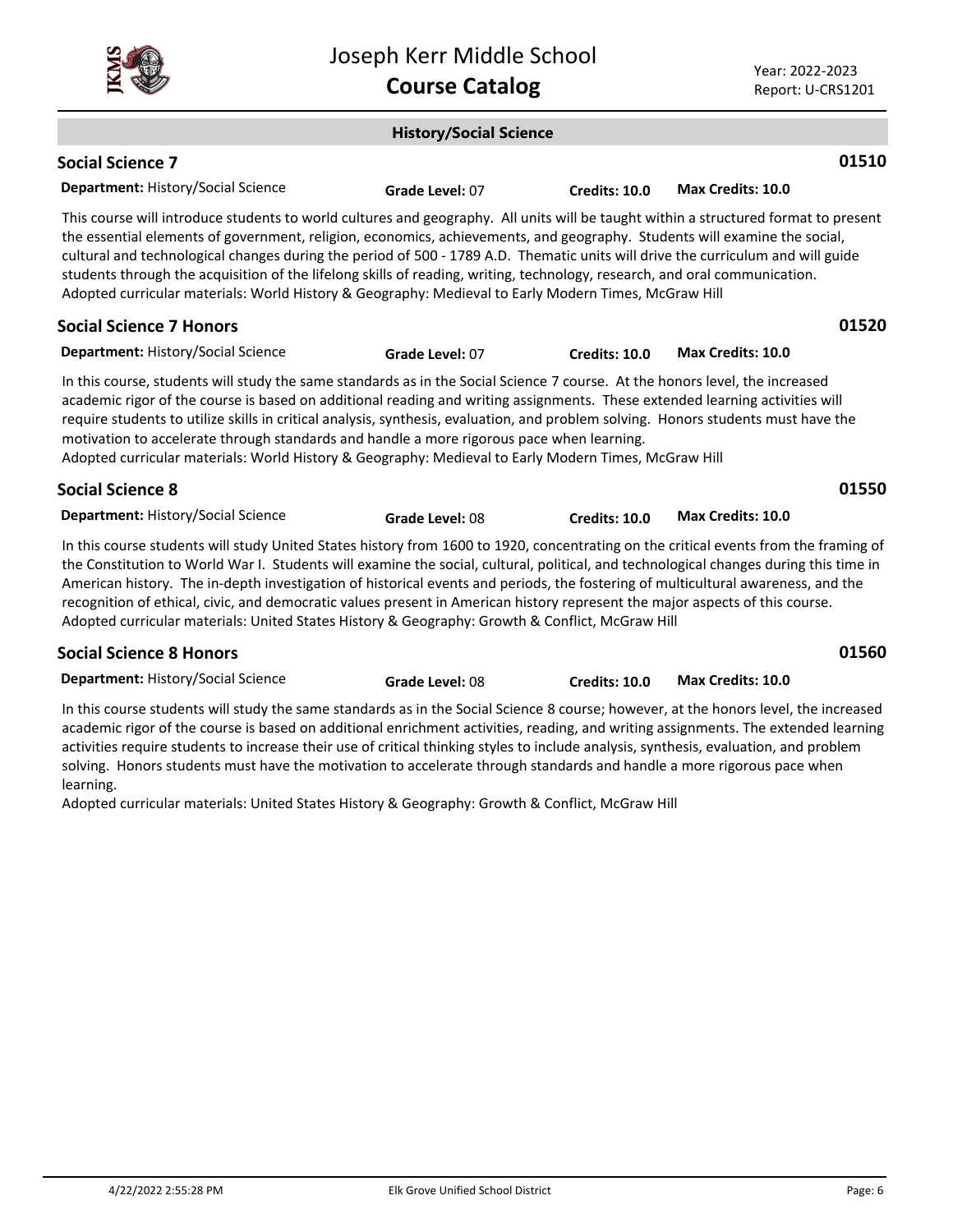|--|

|                                                                                                                                                                                                                                                                                                                                                                                                                                                                                                                                                                                                                                                                                                                          | <b>Mathematics</b> |                                                 |                          |                                       |
|--------------------------------------------------------------------------------------------------------------------------------------------------------------------------------------------------------------------------------------------------------------------------------------------------------------------------------------------------------------------------------------------------------------------------------------------------------------------------------------------------------------------------------------------------------------------------------------------------------------------------------------------------------------------------------------------------------------------------|--------------------|-------------------------------------------------|--------------------------|---------------------------------------|
| <b>Math Mindset 7</b>                                                                                                                                                                                                                                                                                                                                                                                                                                                                                                                                                                                                                                                                                                    |                    |                                                 |                          | 03517                                 |
| <b>Department: Mathematics</b>                                                                                                                                                                                                                                                                                                                                                                                                                                                                                                                                                                                                                                                                                           | Grade Level: 07    | Credits: 10.0                                   | <b>Max Credits: 10.0</b> |                                       |
| This course is designed for students who would benefit from exploring their own capacity to strengthen both their math content<br>skills and their Standards of Mathematical Practice (SMP) skills. Both grade-level content and SMP skills, such as perseverance,<br>using mathematic tools strategically, and constructing viable arguments, will support shifting a student's attitude about their own<br>ability to being successful at math in middle school and beyond. This course will provide additional skills and strategies as well as<br>concurrent math support to increase student math success.<br>Co-requisite: Concurrent enrollment in Mathematics 7<br>Adopted curricular materials: ST Math         |                    |                                                 |                          |                                       |
| <b>Mathematics 7</b>                                                                                                                                                                                                                                                                                                                                                                                                                                                                                                                                                                                                                                                                                                     |                    |                                                 |                          | 03511                                 |
| <b>Department: Mathematics</b>                                                                                                                                                                                                                                                                                                                                                                                                                                                                                                                                                                                                                                                                                           | Grade Level: 07    | Credits: 10.0                                   | Max Credits: 10.0        |                                       |
| This course focuses on four critical areas: (1) developing understanding of and applying proportional relationships, including<br>percentages; (2) developing understanding of operations with rational numbers and working with expressions and linear<br>equations; (3) solving problems involving scale drawings and informal geometric constructions and working with two- and three-<br>dimensional shapes to solve problems involving area, surface area, and volume; and (4) drawing inferences about populations<br>based on samples.<br>Adopted curricular materials: Go Math 7, Houghton-Mifflin/Harcourt                                                                                                      |                    |                                                 |                          |                                       |
| <b>Mathematics 7 Accelerated</b>                                                                                                                                                                                                                                                                                                                                                                                                                                                                                                                                                                                                                                                                                         |                    |                                                 |                          | 03513                                 |
| <b>Department: Mathematics</b>                                                                                                                                                                                                                                                                                                                                                                                                                                                                                                                                                                                                                                                                                           | Grade Level: 07    | <b>Credits: 10.0</b>                            | Max Credits: 10.0        |                                       |
| This course is an accelerated math course for the student who not only is advanced in the math skills and understanding, but who<br>can move through the math standards at a faster pace. The CA framework suggests this "compacted" pathway in which the<br>standards from grade seven, grade eight, and the Mathematics I course be compressed into an accelerated pathway. Students<br>will complete all 7th grade standards and the first half of the 8th grade standards. This course leads to the completion of high<br>school Mathematics I by the end of 8th grade, but does not skip any grade-level standards along the way.<br>Adopted curricular materials: Go Math 7 Accelerated, Houghton-Mifflin/Harcourt |                    |                                                 |                          |                                       |
| <b>Mathematics 8</b>                                                                                                                                                                                                                                                                                                                                                                                                                                                                                                                                                                                                                                                                                                     |                    |                                                 |                          | 03514                                 |
| <b>Department: Mathematics</b>                                                                                                                                                                                                                                                                                                                                                                                                                                                                                                                                                                                                                                                                                           | Grade Level: 08    | Credits: 10.0                                   | Max Credits: 10.0        |                                       |
| This course focuses on three critical areas: (1) formulating and reasoning about expressions and equations, including modeling an<br>association in bivariate data with a linear equation, and solving linear equations and systems of linear equations; (2) grasping the<br>concept of a function and using functions to describe quantitative relationships; (3) analyzing two- and three-dimensional space<br>and figures using distance, angle, similarity, and congruence and understanding and applying the Pythagorean Theorem.<br>Adopted curricular materials: Go Math 8, Houghton-Mifflin/Harcourt                                                                                                             |                    |                                                 |                          |                                       |
| <b>Mathematics I</b>                                                                                                                                                                                                                                                                                                                                                                                                                                                                                                                                                                                                                                                                                                     |                    |                                                 |                          | 03015                                 |
| <b>Department: Mathematics</b><br><b>Graduation Requirement: Mathematics I</b>                                                                                                                                                                                                                                                                                                                                                                                                                                                                                                                                                                                                                                           |                    | Grade Level: 08-12<br>UC/CSU: Mathematics I (c) | Credits: 10.0            | Max Credits: 10.0<br><b>NCAA: Yes</b> |
| This course is the first course in a series of three that uses an integrated approach to cover the following domains: Number and<br>Quantity, Algebra, Functions, Geometry, and Statistics and Probability. The problem situations, models, and technology used will<br>foster connections to the eight standards of mathematical practice, which develop concepts from multiple perspectives.                                                                                                                                                                                                                                                                                                                           |                    |                                                 |                          |                                       |

Mathematics I topics focus on the interconnectedness of function elements, tables, graphs, and equations; comparison and contrast and decision-making using Algebraic models; proving Geometric theorems about two-dimensional figures; and modeling using mathematical probability. Technology will be used to introduce and expand upon all areas of focus.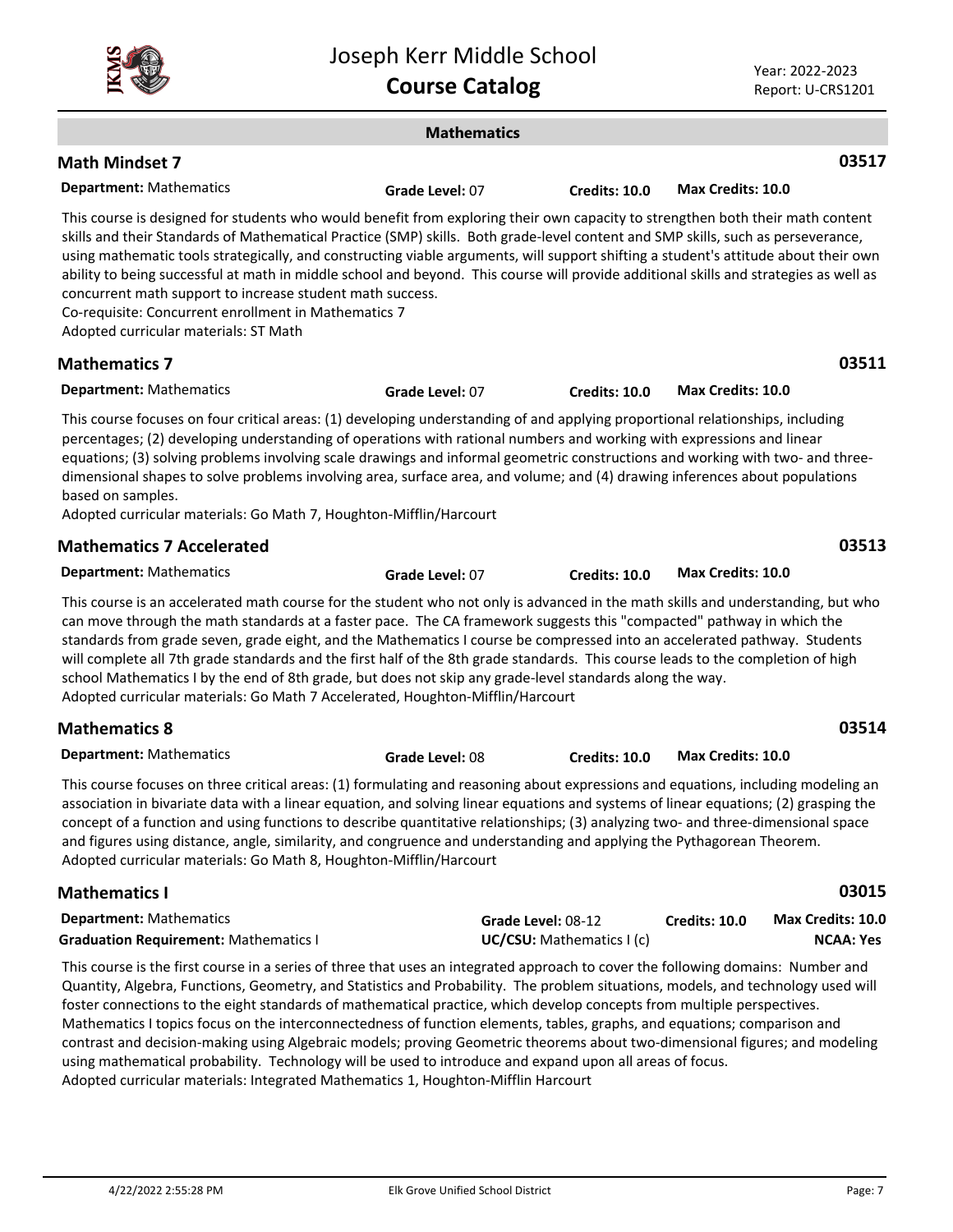

### **Physical Education Department:** Physical Education **08000** This course is the study and practice of the science and art of human movement. Through physical education, individuals learn to perform the motor skills necessary in everyday living, as well as the skills needed for a lifetime of physical activity. Within the physical education program, students will be introduced to a variety of these lifetime activities. They will develop and maintain sound physiological functions through vigorous muscular activity and will increase their appreciation of movement while developing greater physical self-awareness. The 7th grade activities and sports may include: Weight Training, Frisbee, Pickle Ball, Bowling, Basketball, Track and Field, and Dance. Adopted curricular materials: No textbook assigned **Physical Education 7 Grade Level:** 07 **Credits: 10.0 Max Credits: 10.0 Department:** Physical Education **08010** This course is the study and practice of the science and art of human movement. Through physical education, individuals learn to **Physical Education 8 Grade Level:** 08 **Credits: 10.0 Max Credits: 10.0**

perform the motor skills necessary in everyday living, as well as the skills needed for a lifetime of physical activity. Within the physical education program, students will be introduced to a variety of these lifetime activities. They will develop and maintain sound physiological functions through vigorous muscular activity and will increase their appreciation of movement while developing greater physical self-awareness. The 8th grade activities and sports may include: volleyball, flag football, team handball, soccer, basketball, dance, tumbling, track and field, softball, and weight training. Adopted curricular materials: No textbook assigned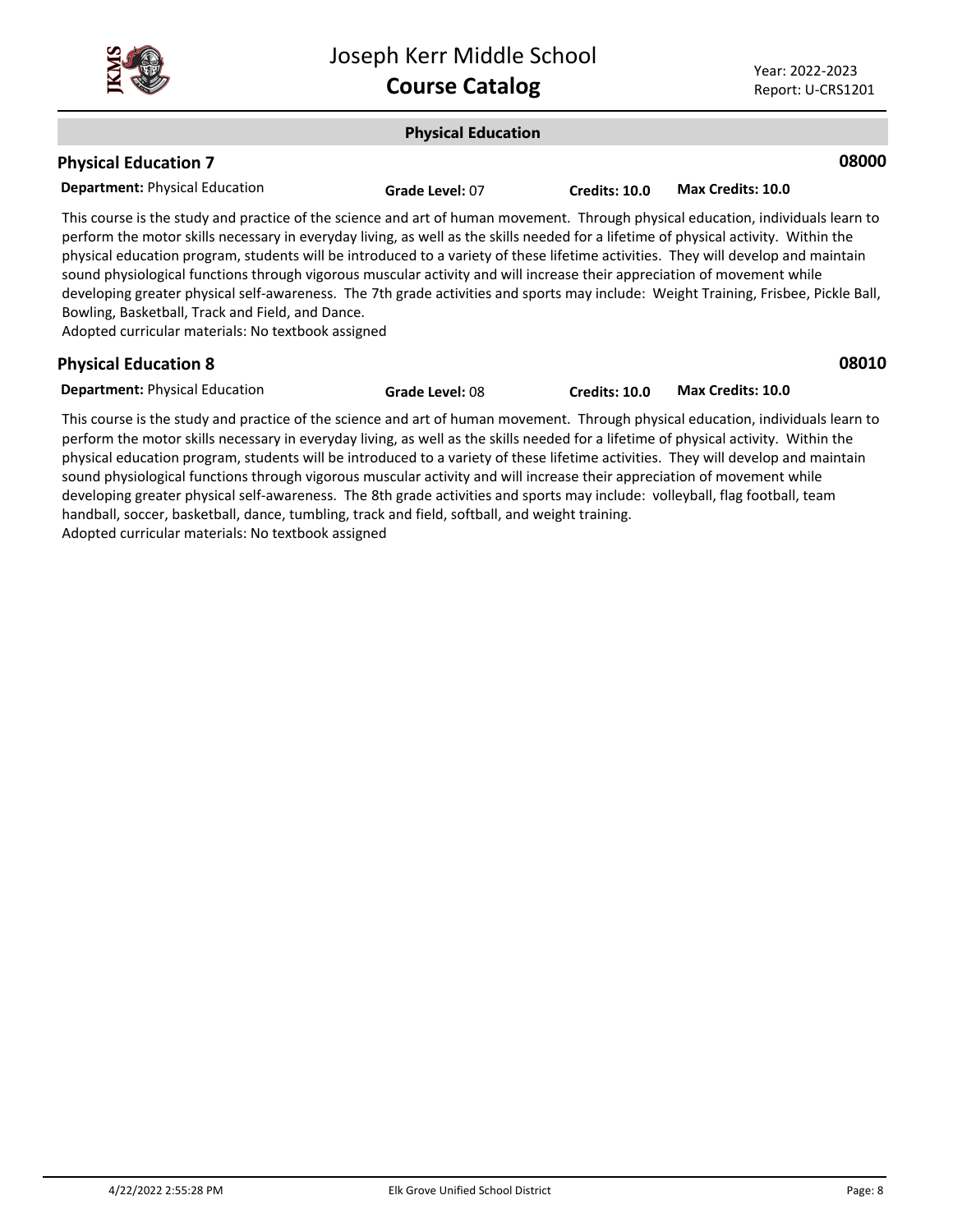

|                                                                                                                                                                                                                                                                                                                                                                                                                                                                                                                                                                                                                                                                                     | <b>Science</b>  |                      |                          |       |
|-------------------------------------------------------------------------------------------------------------------------------------------------------------------------------------------------------------------------------------------------------------------------------------------------------------------------------------------------------------------------------------------------------------------------------------------------------------------------------------------------------------------------------------------------------------------------------------------------------------------------------------------------------------------------------------|-----------------|----------------------|--------------------------|-------|
| <b>Agricultural Science I</b>                                                                                                                                                                                                                                                                                                                                                                                                                                                                                                                                                                                                                                                       |                 |                      |                          | 04012 |
| <b>Department: Science</b>                                                                                                                                                                                                                                                                                                                                                                                                                                                                                                                                                                                                                                                          | Grade Level: 07 | <b>Credits: 10.0</b> | Max Credits: 10.0        |       |
| This course engages students in the science and engineering practices of agricultural science through exploration of phenomena,<br>hands-on laboratory activities, problem-solving situations, open-ended investigations, and cooperative/collaborative work. The<br>emphasis will be on the life sciences with the application of agriculture to those content areas. Topics may include structures and<br>processes, ecosystems, heredity, biological evolution, and introduction to United States agriculture. A unit on comprehensive<br>sexual health is also included as part of the curriculum.<br>Adopted curricular materials: STEMscopes CA-NGSS-3D, Grade 7 Life Science |                 |                      |                          |       |
| <b>Agricultural Science II</b>                                                                                                                                                                                                                                                                                                                                                                                                                                                                                                                                                                                                                                                      |                 |                      |                          | 04022 |
| <b>Department: Science</b>                                                                                                                                                                                                                                                                                                                                                                                                                                                                                                                                                                                                                                                          | Grade Level: 08 | <b>Credits: 10.0</b> | Max Credits: 10.0        |       |
| This course provides extensive opportunities to practice and master agricultural science skills introduced in the 7th grade course<br>as well as builds on the science and engineering practices explored in earlier grades. The emphasis will be on the physical sciences<br>and their application to agriculture as a preparation for 9th grade science. Topics may include matter and its interactions, motion<br>and stability, energy, and waves and their applications.<br>Adopted curricular materials: STEMscopes CA-NGSS-3D, Grade 8 Physical Science                                                                                                                      |                 |                      |                          |       |
| Science 7                                                                                                                                                                                                                                                                                                                                                                                                                                                                                                                                                                                                                                                                           |                 |                      |                          | 04010 |
| <b>Department: Science</b>                                                                                                                                                                                                                                                                                                                                                                                                                                                                                                                                                                                                                                                          | Grade Level: 07 | <b>Credits: 10.0</b> | <b>Max Credits: 10.0</b> |       |
| This course engages students in science and engineering practices through exploration of phenomena, hands-on laboratory<br>activities, problem-solving situations, open-ended investigations, and cooperative/collaborative work. The course emphasis is on<br>the life sciences, and topics may include structures and processes, ecosystems, heredity, and biological evolution. A unit on<br>comprehensive sexual health is also included as part of the curriculum.<br>Adopted curricular materials: STEMscopes CA-NGSS-3D, Grade 7 Life Science                                                                                                                                |                 |                      |                          |       |
| Science 8                                                                                                                                                                                                                                                                                                                                                                                                                                                                                                                                                                                                                                                                           |                 |                      |                          | 04020 |
| <b>Department: Science</b>                                                                                                                                                                                                                                                                                                                                                                                                                                                                                                                                                                                                                                                          | Grade Level: 08 | Credits: 10.0        | <b>Max Credits: 10.0</b> |       |

This course builds on the science and engineering practices explored in earlier grades. The course emphasis is on the physical sciences, and topics may include matter and its interactions, motion and stability, energy, and waves and their applications. Adopted curricular materials: STEMscopes CA-NGSS-3D, Grade 8 Physical Science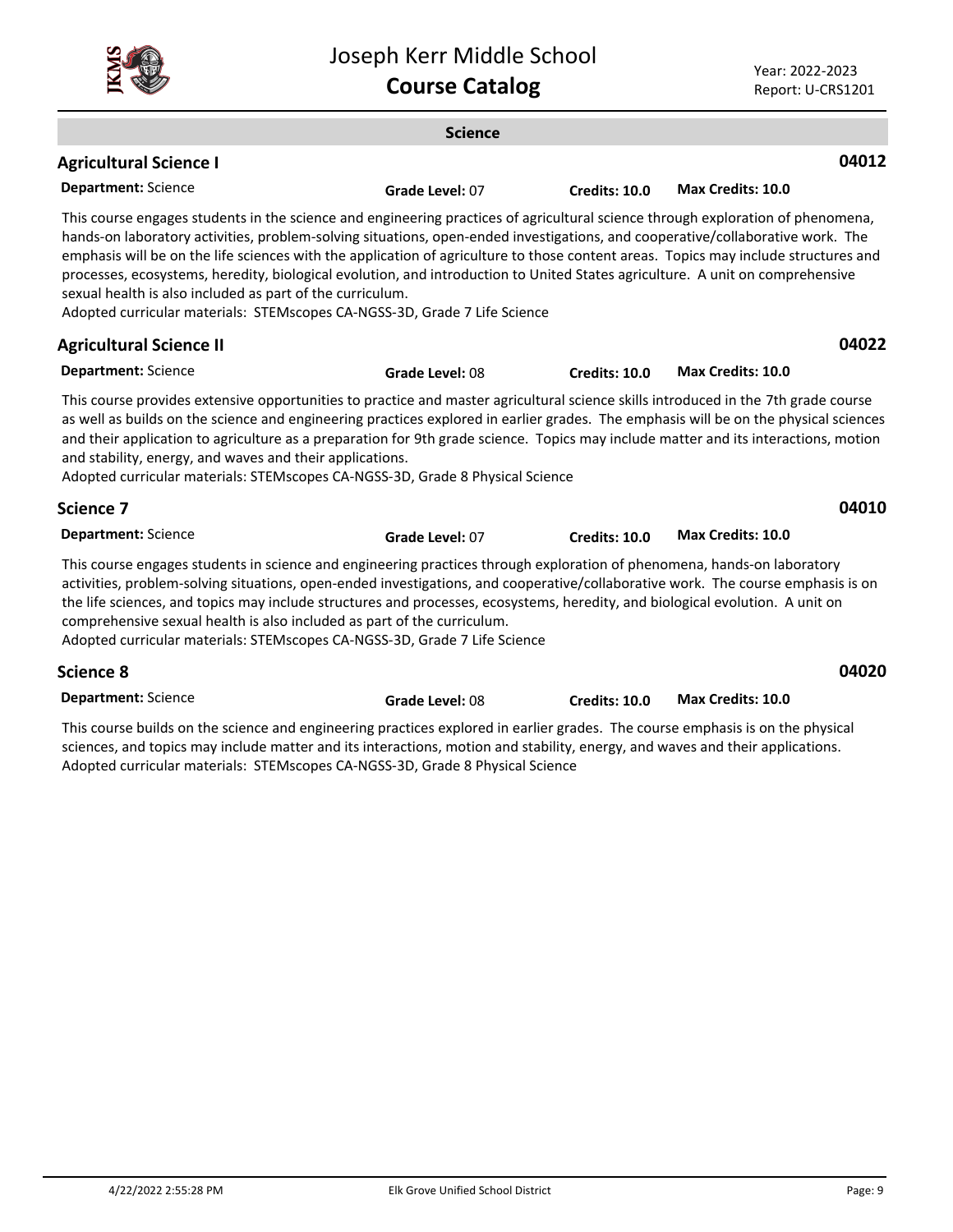|                                                                                                                                                                                                                                                                                                                                                                                                                                                                                                                                                                | SUSCRITING IT IVITUATE SCITUOT<br><b>Course Catalog</b> |                      | Year: 2022-2023<br>Report: U-CRS1201 |
|----------------------------------------------------------------------------------------------------------------------------------------------------------------------------------------------------------------------------------------------------------------------------------------------------------------------------------------------------------------------------------------------------------------------------------------------------------------------------------------------------------------------------------------------------------------|---------------------------------------------------------|----------------------|--------------------------------------|
|                                                                                                                                                                                                                                                                                                                                                                                                                                                                                                                                                                | <b>Visual/Performing Arts</b>                           |                      |                                      |
| Art I                                                                                                                                                                                                                                                                                                                                                                                                                                                                                                                                                          |                                                         |                      | 06516                                |
| Department: Visual/Performing Arts                                                                                                                                                                                                                                                                                                                                                                                                                                                                                                                             | Grade Level: 07-08                                      | Credits: 5.0         | Max Credits: 10.0                    |
| This course introduces students to the basic elements and principles of art. The students will experience many of the following<br>two-dimensional media and techniques: paint (watercolor, tempera, and acrylic), oil and chalk pastels, pen and ink, linoleum<br>printing, silk screening, cartooning, and calligraphy. Students will create three-dimensional projects using some of the following<br>materials: clay, paper, wood, leather, glass, enamel, plastic, and metal.<br>Adopted curricular materials: Exploring Visual Design, Davis Publishing  |                                                         |                      |                                      |
| Art II                                                                                                                                                                                                                                                                                                                                                                                                                                                                                                                                                         |                                                         |                      | 06517                                |
| Department: Visual/Performing Arts                                                                                                                                                                                                                                                                                                                                                                                                                                                                                                                             | Grade Level: 08                                         | <b>Credits: 10.0</b> | Max Credits: 10.0                    |
| This course exposes students to art through hands-on creation using a variety of media and artistic techniques. Graphite pencil,<br>charcoal pencil, watercolors and tempera paint are just a few of the art media that will be explored. The Elements of Art and<br>Principles of Design will be examined through discussion, activities, and the exploration of historical works. The class will consist<br>of projects, warm-ups, technical exercises, critiques and final exams.<br>Adopted curricular material: No textbook assigned                      |                                                         |                      |                                      |
| <b>Band I</b>                                                                                                                                                                                                                                                                                                                                                                                                                                                                                                                                                  |                                                         |                      | 06531                                |
| Department: Visual/Performing Arts                                                                                                                                                                                                                                                                                                                                                                                                                                                                                                                             | Grade Level: 07-08                                      | Credits: 10.0        | Max Credits: 10.0                    |
| In this course, students will learn to play a musical instrument. The student is able to choose which instrument he or she will play.<br>Students also learn necessary musical concepts in order to graduate to Band II and/or Jazz Band I. Some school instruments are<br>available for check out to students free of charge.<br>Adopted curricular materials: Tradition of Excellence: Comprehensive Band Method, Book 1, Kjos Music Press for Band                                                                                                          |                                                         |                      |                                      |
| <b>Band II</b>                                                                                                                                                                                                                                                                                                                                                                                                                                                                                                                                                 |                                                         |                      | 06532                                |
| Department: Visual/Performing Arts                                                                                                                                                                                                                                                                                                                                                                                                                                                                                                                             | Grade Level: 07-08                                      | Credits: 10.0        | Max Credits: 10.0                    |
| This course is designed for seventh and eighth grade students with at least one full year of band experience. This class is designed<br>for the serious music student who wants to learn the fundamentals of playing an instrument and interested in developing good<br>musicianship skills. Practice at home and attendance at concerts are required. Note: Parent participation to provide<br>transportation for field trips and to competitions is highly encouraged. Enrollment by teacher request.<br>Adopted curricular materials: No textbook assigned. |                                                         |                      |                                      |
| Jazz Band I                                                                                                                                                                                                                                                                                                                                                                                                                                                                                                                                                    |                                                         |                      | 06581                                |
| Department: Visual/Performing Arts                                                                                                                                                                                                                                                                                                                                                                                                                                                                                                                             | Grade Level: 07-08                                      | <b>Credits: 10.0</b> | <b>Max Credits: 10.0</b>             |
| This course is designed for music students that have demonstrated good musicianship and attitude in a beginning instrument<br>class. It is for students who want to play electric guitar or bass. Practice at home and attendance at concerts are required.                                                                                                                                                                                                                                                                                                    |                                                         |                      |                                      |

Joseph Kerr Middle School

Enrollment by teacher request.

ŠĴ

Adopted curricular materials: No textbook assigned